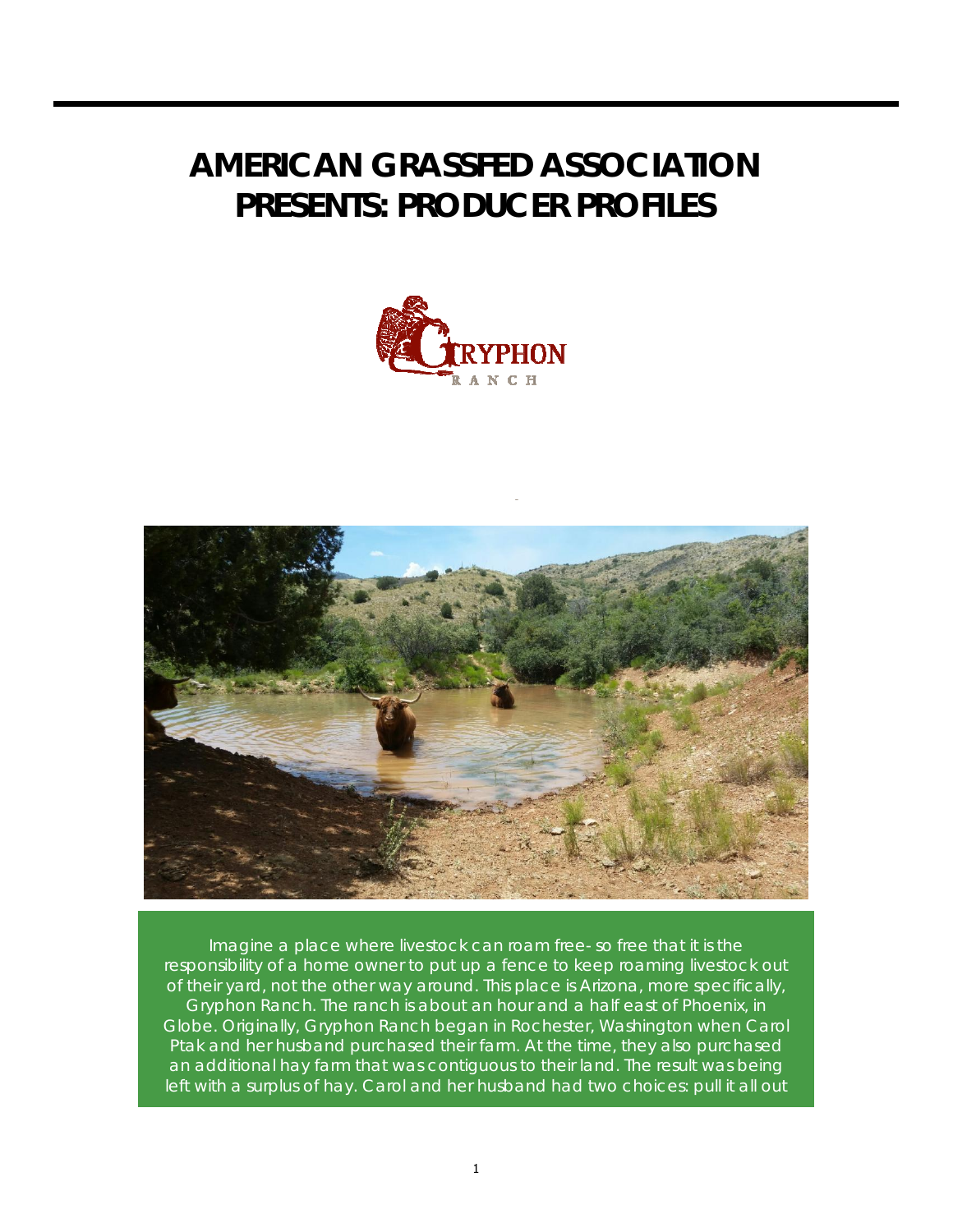of the barn and burn it or find something to eat it. This is when a friend mentioned Highland cattle to them.



Highland cattle eat just about anything, including tons of hay. Within a year and a half, Gryphon Ranch had ten Highland cattle. Carol and her husband were successfully in the beef business. After some time, they decided to move their cattle and their business to Arizona. This was a whole new playing field for Gryphon Ranch. They had to relearn everything they knew about Highland cattle.

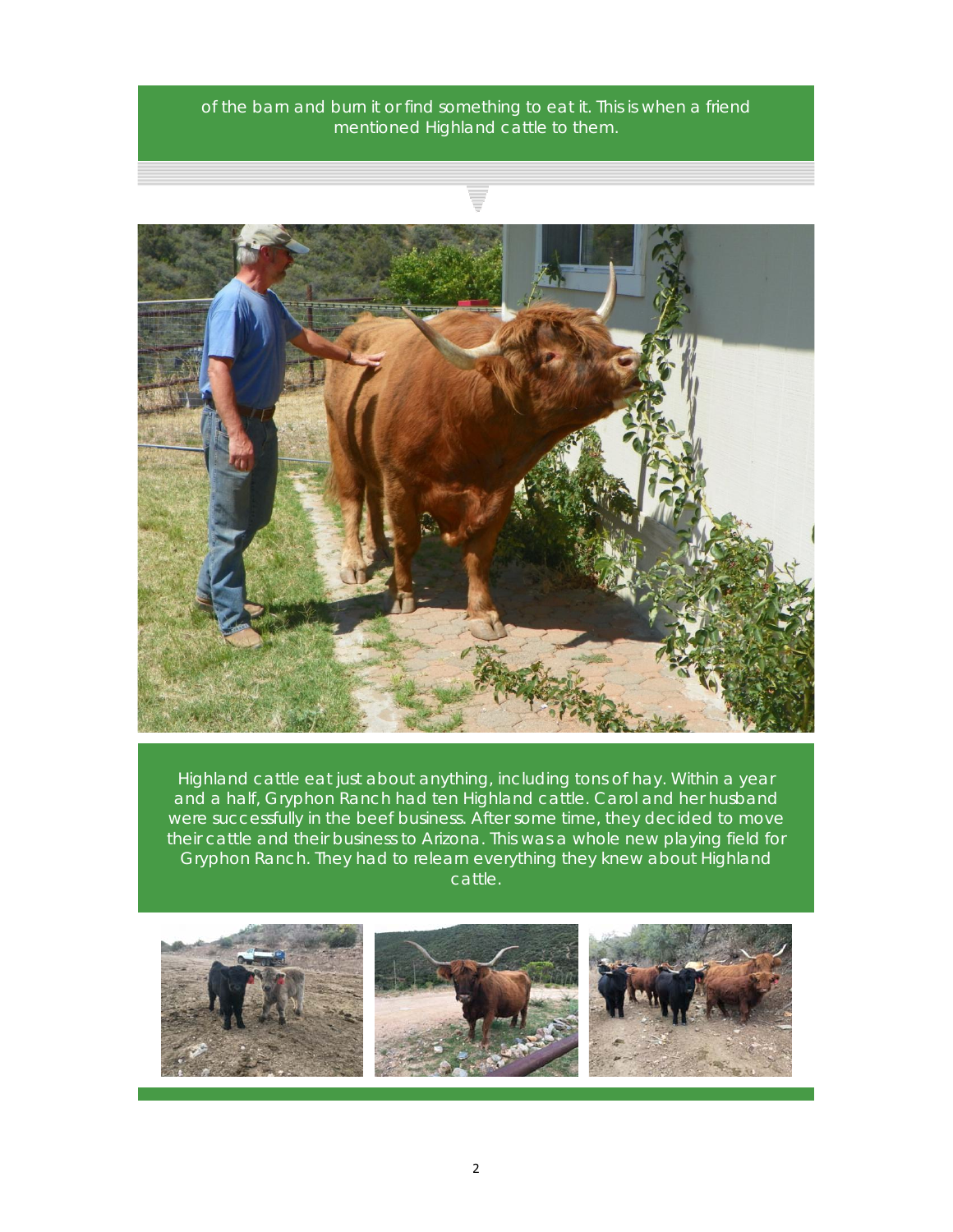Today, there are forty eight Highland cattle on Gryphon Ranch. They are the largest (and only) commercial Highland breeder in Arizona. The ranch is completely operated by Carol and her husband. They know all of their cattle by their name, attitude and personality. Carol states that if you had to make a comparison, "McDonald's beef is a one, regular grassfed beef is an eight and Highland beef is a ten." She is proud of the cattle Gryphon Ranch raises. When you're eating Highland beef, it is "about 13% higher in protein and about 22% lower in fat and cholesterol than other grassfed beef," says Carol. If you are located in Arizona and interested in buying grassfed beef from Gryphon Ranch, please click the button below. If you are located outside of Arizona and interested in purchasing grassfed beef, please click the following button to find a Certified AGA Producer near you.

**Support Gryphon Ranch**

**Find a Certified AGA Producer Near You**

Carol mentions that her customers often say "I've gotten to a point in my life where I would rather eat less beef, but quality beef, than I would eat more." Like all of our AGA certified producers, when an animal is grassfed at Gryphon Ranch, there are no GMOs, no drugs and no commercial process involved. If you are interested in becoming an approved AGA Certified Producer, please click the button below.

**Become an Approved AGA Certified Producer**